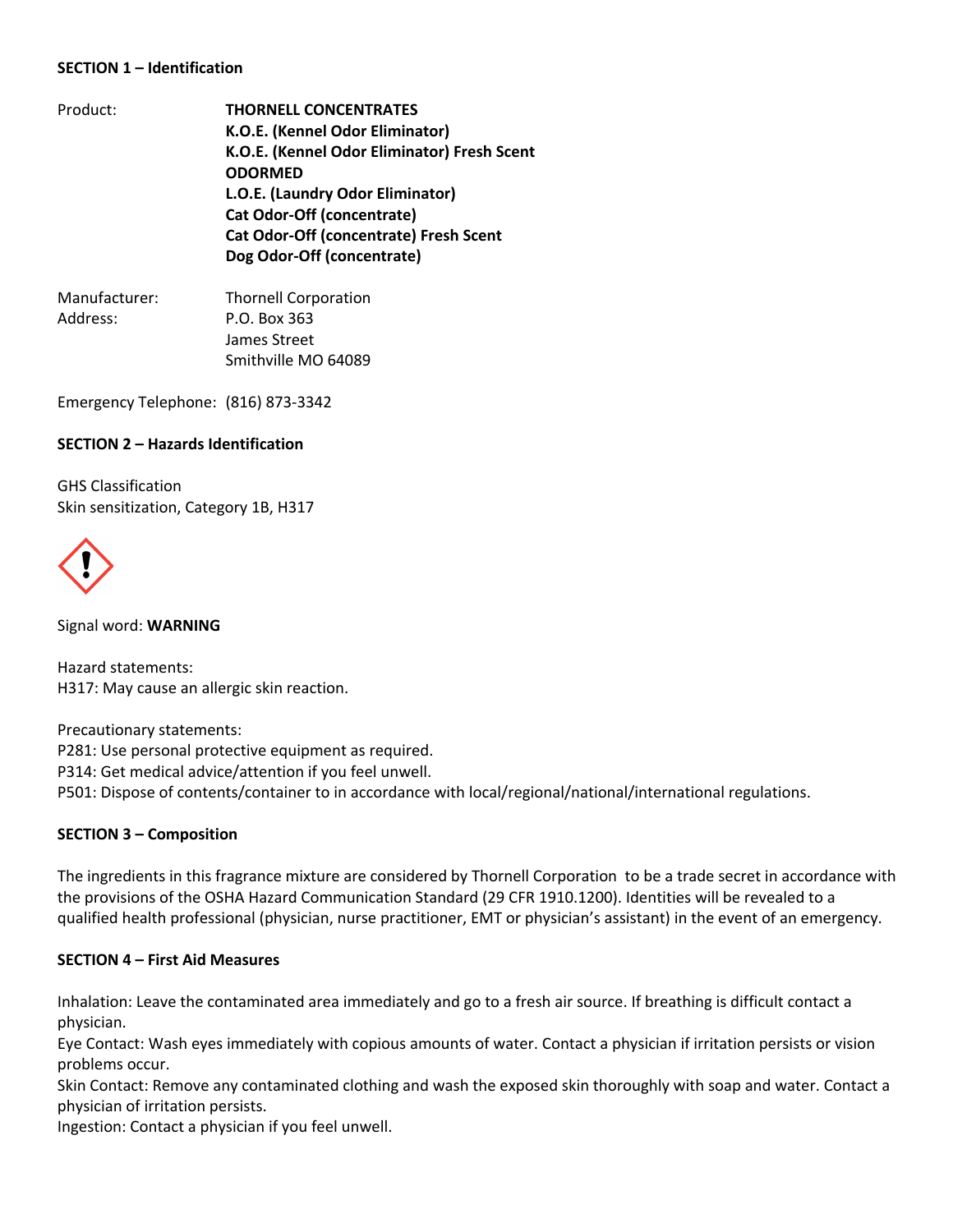#### **SECTION 5 – Fire-fighting Measures**

Hazardous Products of combustion:  $CO<sub>2</sub>$  CO, other unidentified products of combustion. Extinguishing Media: Use dry chemical, foam or water spray. Special Fire Fighting Procedure: Use self-contained breathing apparatus (SCBA) and firefighting clothing. Unusual Fire and Explosion Hazards – None known.

### **SECTION 6 – Accidental Release Measures**

To avoid possible contamination of the environment, contain spilled material. Cover with an inert, inorganic, noncombustible absorbent material, sweep up and remove to an approved disposal container. Avoid open flames or other sources of ignition. Avoid inhalation of vapors.

#### **SECTION 7 – Handling and Storage**

For maximum personal protection, handle fragrances in a completely closed system.

Ventilation: Employ local exhaust ventilation meeting ACGIH design criteria.

Handling Procedures: Avoid inhalation and eye and skin contact whenever possible. Use good personal hygiene practices. Wash thoroughly after contact with the skin and at the end of each work period. Contaminated clothing and shoes should be laundered or cleaned before reuse.

Storage Requirements: Store in a cool, dry, well-ventilated area. Avoid heat sources. Keep containers closed and upright.

## **SECTION 8 – Exposure Controls/Personal Protection**

Respiratory Protection: Not normally required in well-ventilated areas. If vapor levels are high due spillage, or if the product is heated, or if other abnormal conditions exist, use a full-face NIOSH-approved organic vapor respirator. Eye Protection: If abnormal conditions exist, wear NIOSH-approved goggles or shields when handling. Eye wash stations should be available.

Skin Protection: If abnormal conditions exist, wear oil and chemical-resistant gloves when handling. Safety showers should be available.

#### **SECTION 9 – Physical and Chemical Properties**

| Appearance: | liauid                       | Flash point: 117°F                           |
|-------------|------------------------------|----------------------------------------------|
| Color:      | water-white                  | Density: not determined                      |
| Odor:       | Pleasant, to match standard. | Vapor pressure: 17.6 mm Hg @ 20 $^{\circ}$ C |
| pH:         | 5.75                         | VOC content: 4.04%                           |

#### **SECTION 10 – Stability and Reactivity**

This product is stable and presents no significant reactivity hazard. It does not react violently with water and no hazardous polymerization will occur. Contact with highly concentrated acids, alkalis or oxidizing agents must be avoided. Avoid excessive heat, open flames or other sources of ignition.

#### **SECTION 11 – Toxicology Information**

This is a compounded mixture that has not been tested whole on humans or animals. Individual components present at 1% or more have the following acute and/or chronic hazards when tested at 100% concentration:

Acute Hazards: Liquid may be irritating to skin and eyes. Vapor may be irritating to the throat, lungs and pulmonary tract, may irritate the eyes. Repeated contact may cause allergic dermatitis. May be irritating to skin and eyes. This